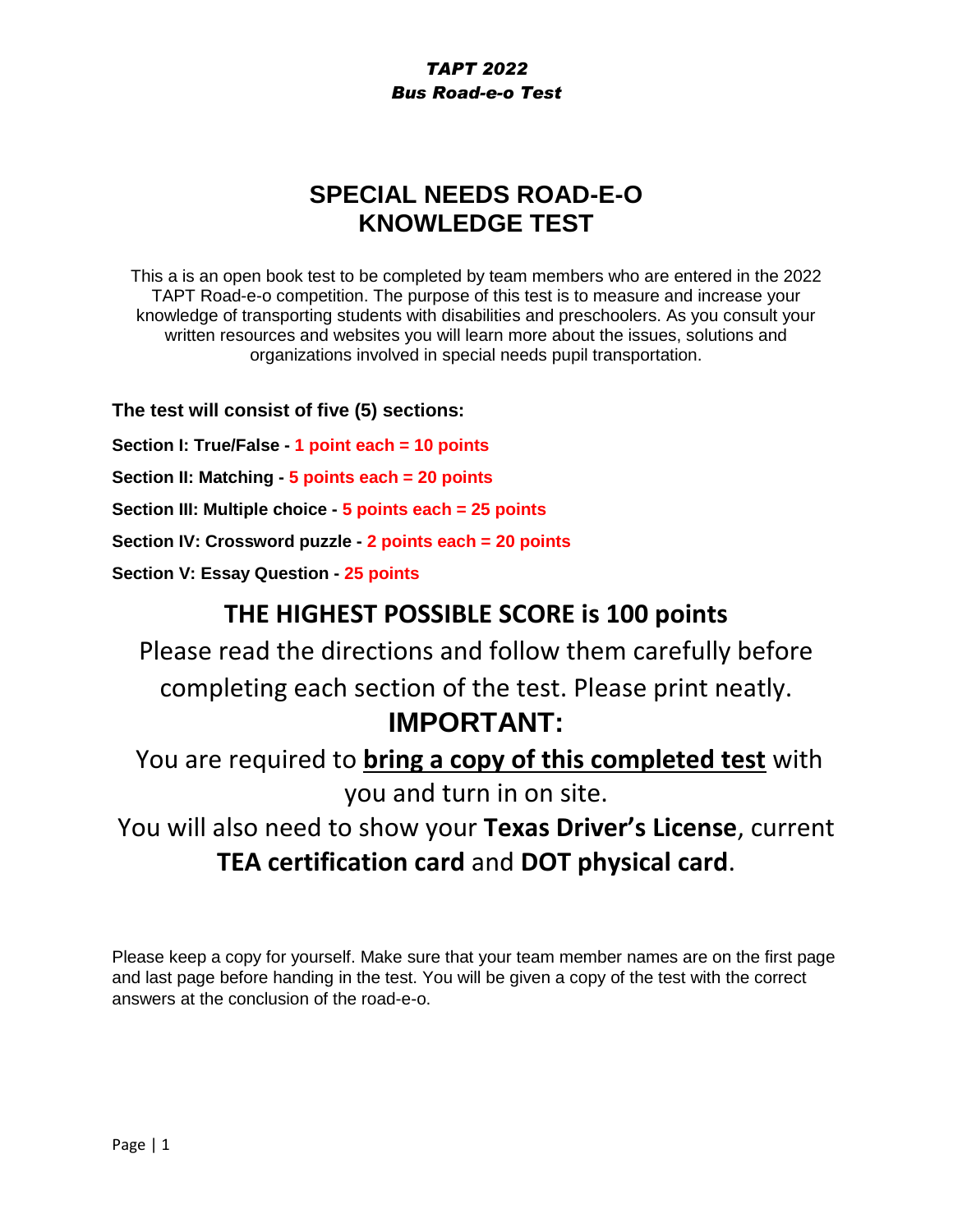Team members completing this test:

(Please print your first and last name and complete the information below)

| 2.                                                                                                                                  |  |
|-------------------------------------------------------------------------------------------------------------------------------------|--|
|                                                                                                                                     |  |
|                                                                                                                                     |  |
| City: ____________________________State: _________________________Zip: ___________                                                  |  |
| Section I: True/False - 1 point each = 10 points_______<br>write the word True or False on the line provided next to each question. |  |
| 1. ADHD and ADD are the same disability.                                                                                            |  |

- **2. To make it easier on the ground, wheelchairs should be rolled face forward onto the wheel chair lift. \_\_\_\_\_\_\_\_\_**
- **3. About 1 in 44 children has been identified with autism spectrum disorder (ASD) according to estimates from CDC's Autism and Developmental Disabilities Monitoring (ADDM) Network. \_\_\_\_\_\_\_\_**
- **4. T.E.L.P.A.S stands for Texas Elementary Learning Proficiency Assessment.**
- **5. Both the driver and the monitor/attendant should be trained on all the needs of each passenger. \_\_\_\_\_\_\_\_**
- **6. Any type of service animal is allowed on a school bus regardless of the certification or species. \_\_\_\_\_\_\_\_\_\_**
- **7. Tightness on a CSRS should be checked every time it is used. \_\_\_\_\_\_\_\_\_**
- **8. Every student that receives special needs services is required to ride a special needs bus. \_\_\_\_\_\_\_\_\_\_\_**
- **9. Both the driver and monitor/attendant should have both CPR and CPI training**
- **10. The bus lap belt does not need to be used if the wheelchair has a lap belt\_\_\_\_\_\_\_**

**\_\_\_\_\_\_\_\_**

**\_\_\_\_\_\_\_\_\_\_**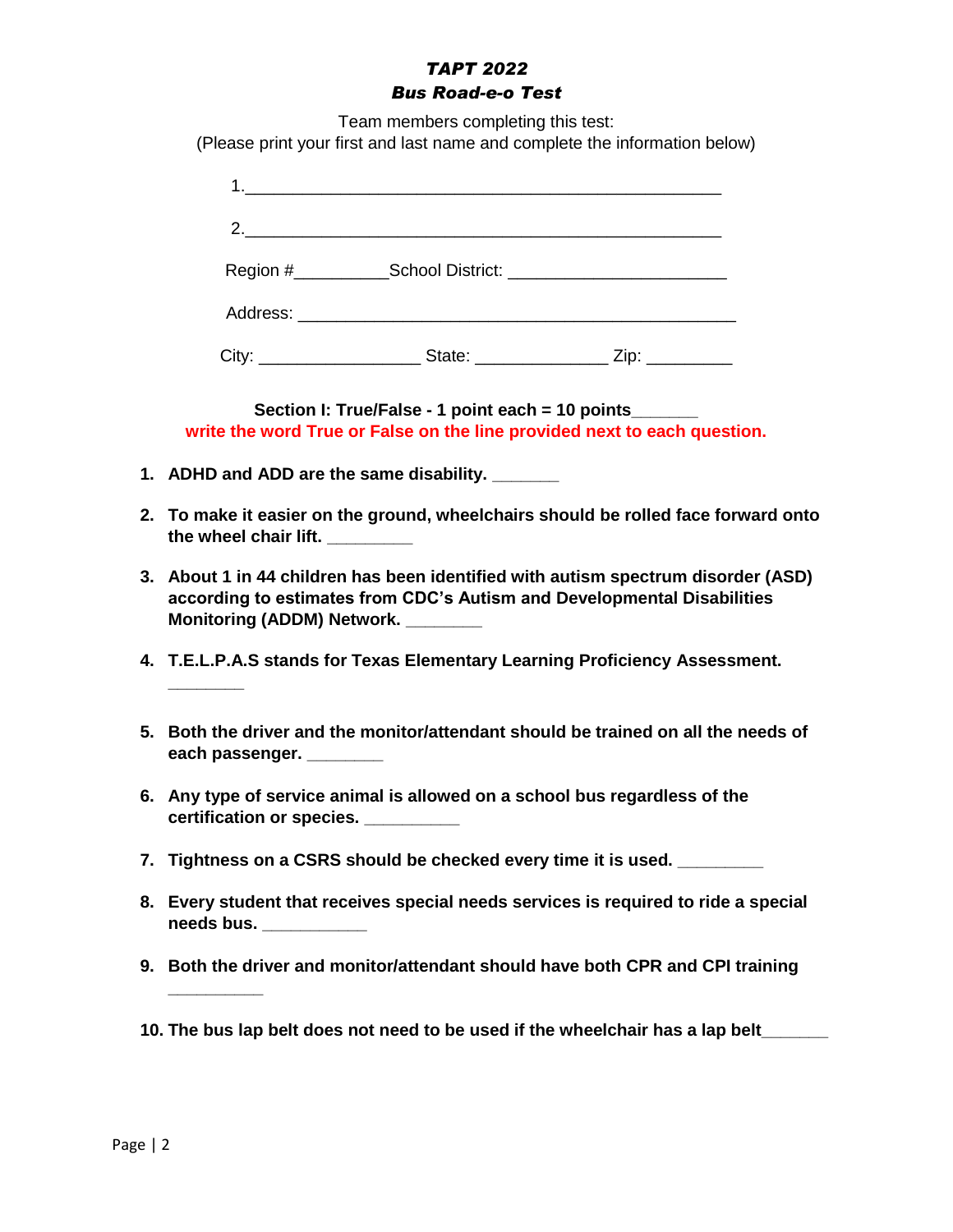### *TAPT 2022*

### *Bus Road-e-o Test*

**Section II: Matching - each category is 5 points each = 20 points\_\_\_\_\_\_ select the correct answer and write the letter on the line provided**

|                                  | 1) SEIZURES:                                                                             |                                                  |  |
|----------------------------------|------------------------------------------------------------------------------------------|--------------------------------------------------|--|
| 1.                               | Grand Mal ____                                                                           | A. Loss of muscle tone                           |  |
| 2.                               | Absence _____                                                                            | B. Repetitive jerking movements                  |  |
| 3.                               | Myoclonic _____                                                                          | C. Unconscious convulsions/muscle rigidity       |  |
| 4.                               | $Clonic$ <sub>______</sub>                                                               | D. Muscle stiffness/rigidity                     |  |
| 5.                               | Tonic _____                                                                              | E. Brief loss of consciousness                   |  |
|                                  | 6. Atonic _____                                                                          | F. Sporadic (isolated) jerking movements         |  |
|                                  | 2) DISORDERS:                                                                            |                                                  |  |
|                                  | 1. Oppositional Defiance Disorders: ______                                               |                                                  |  |
| 2.                               | Intermittent Explosive Disorders: _______                                                |                                                  |  |
|                                  | 3. Conduct Disorder: _______                                                             |                                                  |  |
|                                  | 4. Pyromania: __________                                                                 |                                                  |  |
| 5.                               | Kleptomania: _______                                                                     |                                                  |  |
|                                  | Brief outburst of anger and violence that are out of proportion for the situation.<br>А. |                                                  |  |
|                                  | B. Fascinated with fire.                                                                 |                                                  |  |
|                                  | C. Inability to control the impulse to steal.                                            |                                                  |  |
|                                  | D. Vindictiveness, aggression, irritability, anger, and defiance.                        |                                                  |  |
|                                  | E. Regularly violates the social norms and rights of others.                             |                                                  |  |
|                                  | 3) FEDERAL MOTOR VEHICLE STANDARDS:                                                      |                                                  |  |
|                                  |                                                                                          | A. Seat belt assemblies                          |  |
|                                  |                                                                                          | B. Child restraint anchorage systems             |  |
|                                  | 3. $225$                                                                                 | C. Child restraint system                        |  |
|                                  |                                                                                          | D. School passenger seating and crash protection |  |
|                                  |                                                                                          |                                                  |  |
| 4) TEXAS SPECIAL NEEDS ACRONYMS: |                                                                                          |                                                  |  |
|                                  |                                                                                          | A. Least Restrictive Environment                 |  |
| 2.                               | TEKS _________                                                                           | B. Independent Educational Evaluation            |  |
|                                  | $3.$ IEE $\_\_$                                                                          | C. Disciplinary Alternative Education Program    |  |
|                                  |                                                                                          |                                                  |  |

- 4. LRE \_\_\_\_\_\_\_\_\_\_ D. Individualized Education Program
- 5. DAEP **\_\_\_\_\_\_\_\_\_** E. Texas Essential Knowledge and Skills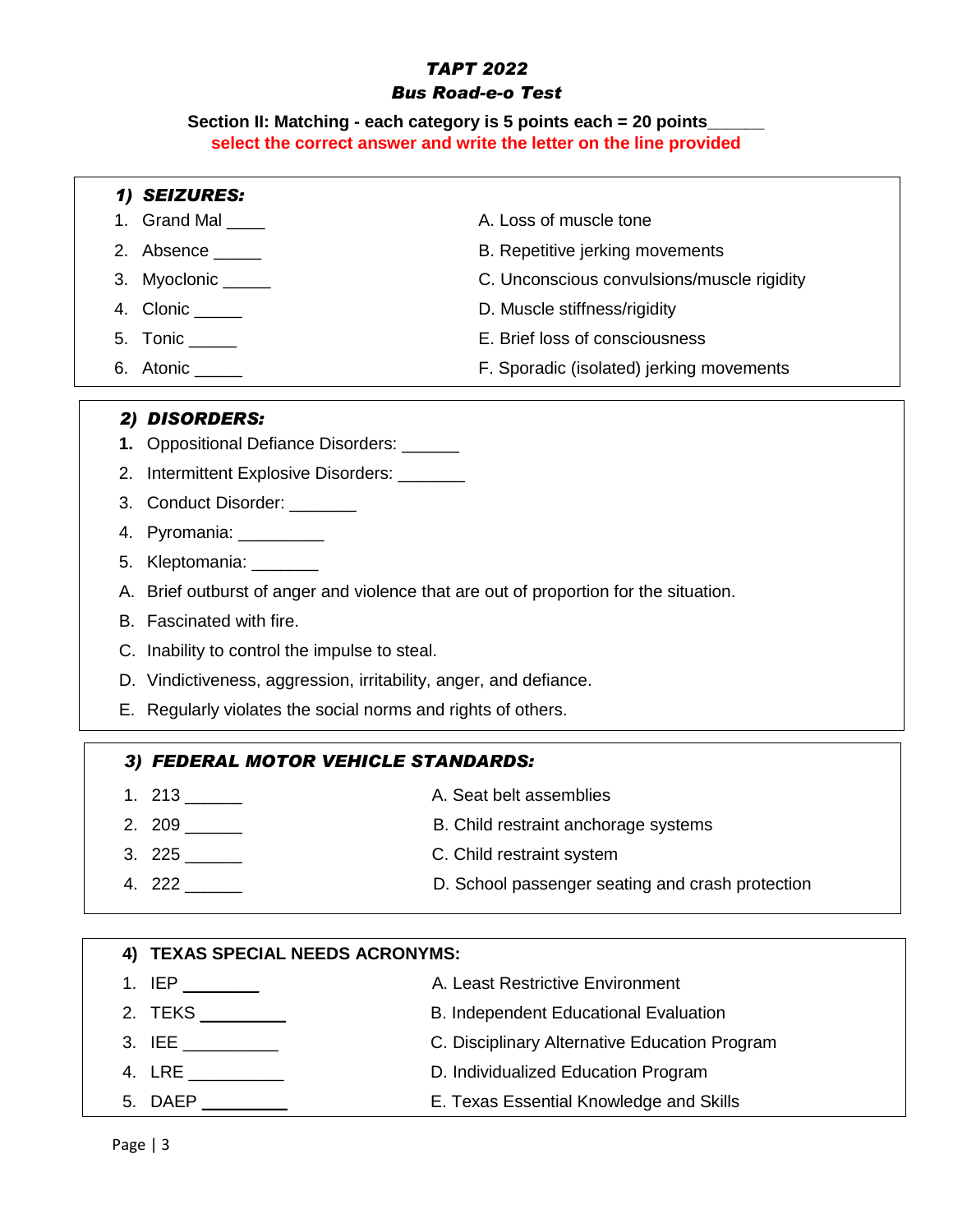### **Section III: Multiple Choice – 5 points each = 25 points\_\_\_\_\_\_ please circle correct response**

- **1. Railroad crossings where you are NOT required to stop will always be marked with one of two signs:**
- a) "Closed" or "Out of Service"
- b) "Exempt" or "Detour"
- c) "Exempt" or "Out of Service"
- d) "Closed" or "Detour"

### **2. Which of these Over-the-Counter drugs adversely affect driving performance?**

- a) Sleep Aides
- b) Antihistamines
- c) Products containing caffeine
- d) All of the above

### **3. What are the three collisions in a crash?**

- a) Vehicle, Human, Internal
- b) Vehicle, Object, Human
- c) Object, Vehicle, Internal
- d) None of the above

### **4. What are some basic parts to Trach?**

- a) Cuffed, Tubed, Flanged
- b) Tracheostomy Tube/Cannula, Flange, Obturator
- c) Cannula, Flange, Cuffed
- d) Obturator, Cannula, Suction

### **5. What are the three main laws that affect transporting students with disabilities?**

- a) IDEA, The Gossip Law, IEP
- b) Section 504, HIPPA, ADA
- c) IDEA, Section 504, FERPA
- d) Section 504, IDEA, DSNSDC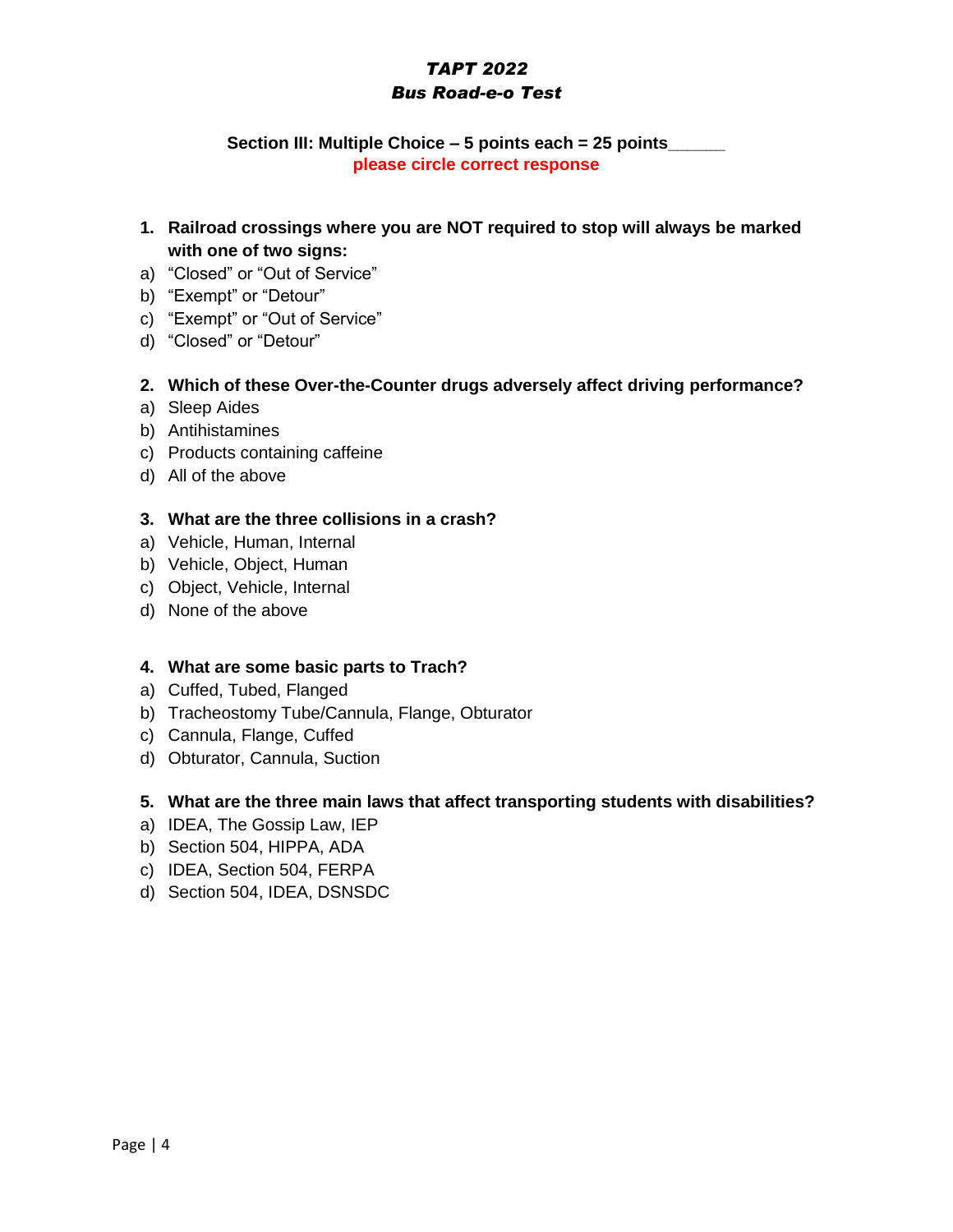### **Section IV: Crossword puzzle – 2 points each = 20 points\_\_\_\_\_\_\_\_\_\_\_ Fill in the blank**



### **CROSSWORD CLUES**

#### **DOWN:**

1. The spring break pops out at 20 to 40 psi checking the system.

2. You should always use gloves and a mask when dealing with \_\_\_\_\_\_\_\_\_\_\_\_\_\_

3. A well-positioned on a wheelchair may help protect the occupant's neck in a rear impact.

5. The \_\_\_\_\_\_\_\_\_\_\_\_ portion of the occupant restraint system should always be positioned over the pelvis.

8. Federal Motor Vehicle Safety Standards 225 is the child restraint \_\_\_\_\_\_\_\_\_\_\_\_system.

### **ACROSS:**

- 4. Monitor and Driver should always work together as a \_\_\_\_\_\_\_\_\_\_\_\_\_\_\_\_.
- 6. Never transport a wheelchair with the \_\_\_\_\_\_\_\_\_\_\_\_\_\_\_attached.
- 7. Section 504 and IDEA both identify transportation as needed for free and appropriate public educations for students with disabilities as a \_\_\_\_\_\_\_\_\_\_\_\_\_\_\_service.
- 9. Exposure to allergen can cause a life threatening allergic reaction known as
- 10. Always time how long a \_\_\_\_\_\_\_\_\_\_\_\_\_\_\_\_\_\_\_\_\_\_\_\_\_\_\_lasts.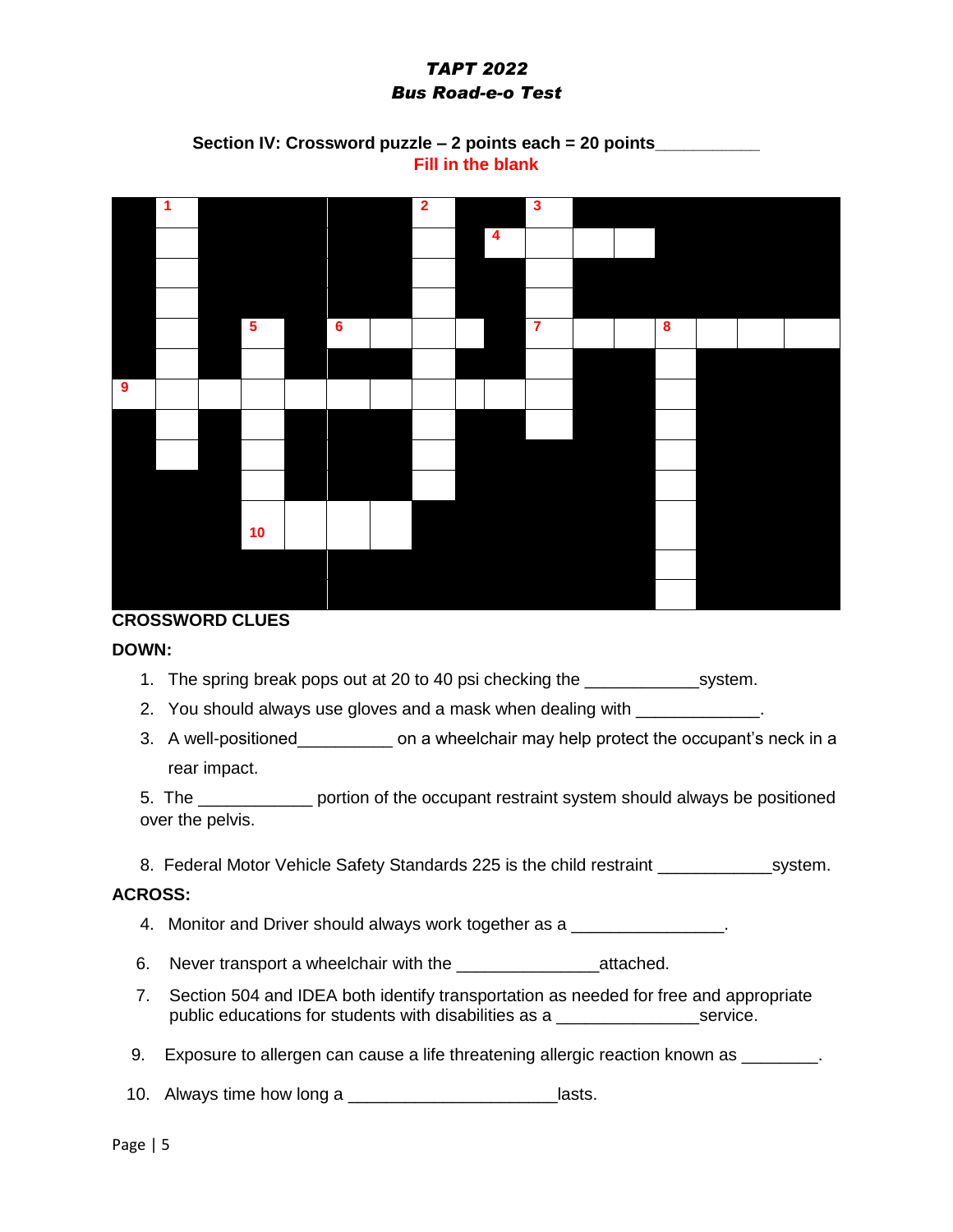### *TAPT 2022*

### *Bus Road-e-o Test*

or policy in place regarding non district adults stepping on and off a bus?

### **Section V: Essay Question = 25 points\_\_\_\_\_\_\_\_\_\_**

PLEASE ANSWER the essay question listed below using 100-200 words. Answering the question is required to successfully complete the test.

**Your route a set of twins assigned to your bus with multiple disabilities as a result of a diagnosis called Fragile X syndrome. They are both in High School, male, tall, and heavy set. Twin A is usually happy to get on and off the bus but twin B will often exhibit anxiety and resistance including self-harming behavior boarding the bus at school and exiting the bus at home.** 

**The parent is a single mom and has challenges meeting the bus in the afternoon. An older sister and her boyfriend will sometimes meet the bus, (the mom has requested that the boyfriend step on the bus and to physically remove twin B when he is being resistant).**

 As a team - What additional information or support would you need to make sure the afternoon runs smoothly? How would you handle the mother's request? Do you have a plan or policy in place regarding non district adults stepping on and off a bus?

\_\_\_\_\_\_\_\_\_\_\_\_\_\_\_\_\_\_\_\_\_\_\_\_\_\_\_\_\_\_\_\_\_\_\_\_\_\_\_\_\_\_\_\_\_\_\_\_\_\_\_\_\_\_\_\_\_\_\_\_\_\_\_\_\_\_\_\_\_\_\_\_\_\_\_\_

\_\_\_\_\_\_\_\_\_\_\_\_\_\_\_\_\_\_\_\_\_\_\_\_\_\_\_\_\_\_\_\_\_\_\_\_\_\_\_\_\_\_\_\_\_\_\_\_\_\_\_\_\_\_\_\_\_\_\_\_\_\_\_\_\_\_\_\_\_\_\_\_\_\_\_\_

\_\_\_\_\_\_\_\_\_\_\_\_\_\_\_\_\_\_\_\_\_\_\_\_\_\_\_\_\_\_\_\_\_\_\_\_\_\_\_\_\_\_\_\_\_\_\_\_\_\_\_\_\_\_\_\_\_\_\_\_\_\_\_\_\_\_\_\_\_\_\_\_\_\_\_\_

\_\_\_\_\_\_\_\_\_\_\_\_\_\_\_\_\_\_\_\_\_\_\_\_\_\_\_\_\_\_\_\_\_\_\_\_\_\_\_\_\_\_\_\_\_\_\_\_\_\_\_\_\_\_\_\_\_\_\_\_\_\_\_\_\_\_\_\_\_\_\_\_\_\_\_\_

\_\_\_\_\_\_\_\_\_\_\_\_\_\_\_\_\_\_\_\_\_\_\_\_\_\_\_\_\_\_\_\_\_\_\_\_\_\_\_\_\_\_\_\_\_\_\_\_\_\_\_\_\_\_\_\_\_\_\_\_\_\_\_\_\_\_\_\_\_\_\_\_\_\_\_\_

ESSAY ANSWER